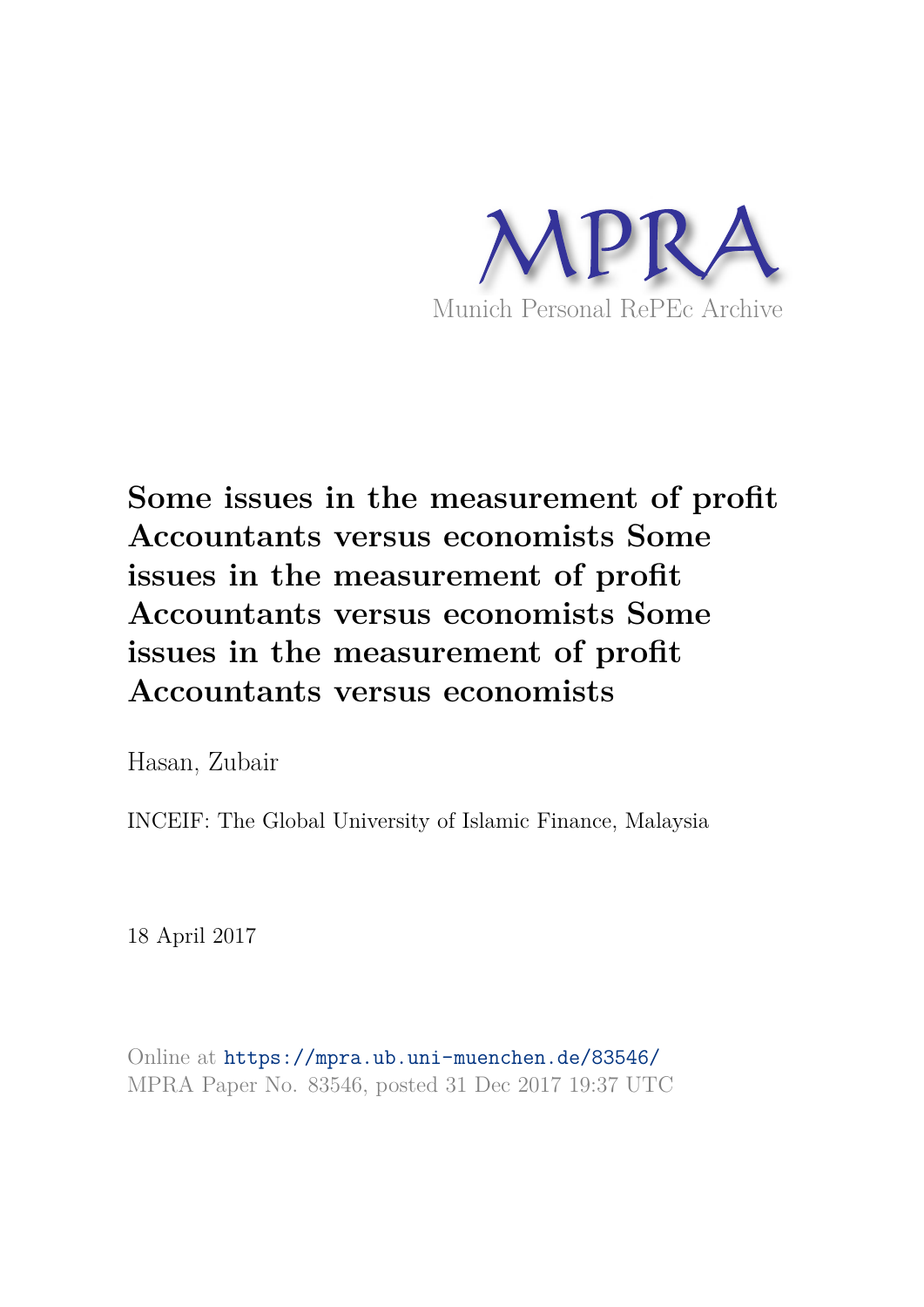# **Some issues in the measurement of profit Accountants versus economists**

Zubair Hasan, Professor Emeritus of INCEIF in Economics & Finance

---------------------------------------------------------------------------------------------------------------------

### **Abstract**

This paper discusses a topic rarely addressed in the literature on profit theory over the decades. In empirical work on subjects like growth, efficiency and welfare in mainstream or Islamic economics business profits at times appear as one of the determinants. Such studies perforce use profit data reported in the accounting records. This data is invariably at variance in important ways with the economists' theoretical view of profit. The cause of divergence is the cosmopolitan forward looking ex ante view of entrepreneurism the economists take in the matter as opposed to the narrow conservative ex post focus of the accountants needed to protect the interest of business proprietors who pay them for the job. There is a need to narrow this gap to improve the results of empirical explorations. This paper identifies and examines some issues like maintenance of capital, evaluation of inventories and the impact of conservatism as causes of divergence as focal points for reducing the gap. It concludes that the economists are obliged more to take cognizance of accounting compulsions than the other way round in the reconciliation process.

**Key words:** Business profits, Efficiency, capital maintenance, inventory evaluation, Conservatism

----------------------------------------------------------------------------------------------------

# **1. Introduction**

The atomic analysis of profit at the theoretical level has caused great divergence of opinion on the subject among the economists and has, in addition, widened the wedge between their views on profit on the one hand and of the accountants on the other. The accountants see the firm, not the waning entrepreneur like the economists, as the seat of profit. They take a wider 'catch-all' view profit including in the packet implicit returns, windfalls, scarcity rents, and monopoly revenues which imparts realism to the concept. If the economists relax on their hair splitting analytics, the two approaches may promise a workable reconciliation. Minimization of the gap must be attempted as the accountants provide the techniques for the measurement of profit. The economists need the data thus generated for the testing of their hypotheses as also for business policy evaluations. Thus, they need to relook their theoretical structures. However, this does not mean that accountants have no responsibility, or cannot do anything, for reducing the conceptual gaps on profit between the two disciplines. There are reasons, we shall presently see, that put greater responsibility on the economists for initiating effort at reconciliation.

 Even if the economists shift the locus of profit from the heuristic entrepreneur to the firm, and broaden reasonably their definition of profit, they would remain at odds with accounting practice on the measurement issue (Hasan 2016). Some of the main questions giving rise to disagreement are: Should we have an ex-post view of profit or ex-ante? What is the meaning of capital? Why, and in what sense – nominal or real – must capital be kept intact? How far can modern accounting be expected to eschew conservatism and become forward looking? Palpably, the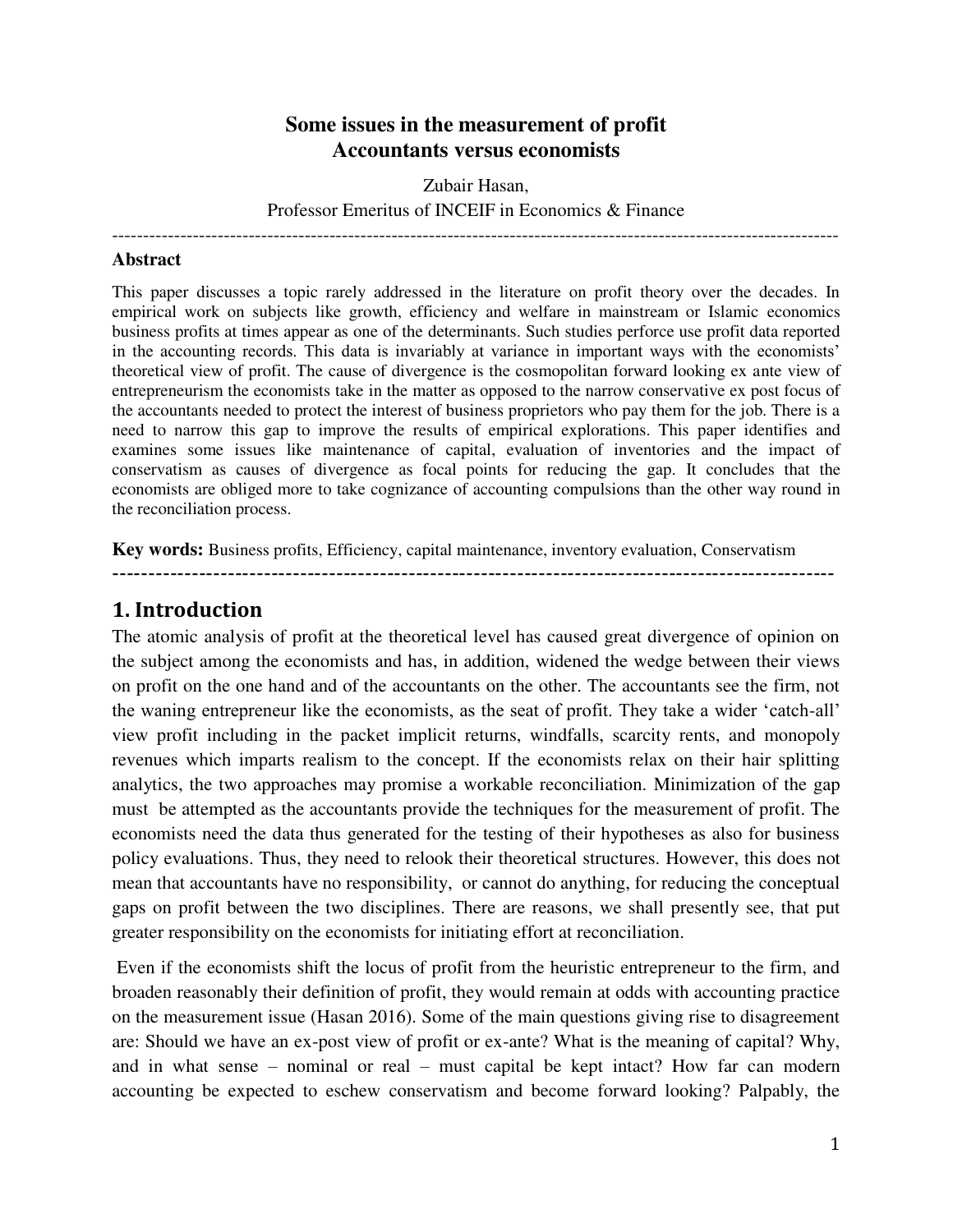answers to such sort of questions, crucial to the measurement of a profit, would depend mainly on the time dimension of a study. For, it would be quite simple to measure profit for the entire life of a business firm. From the sum of amounts received will be deducted the amounts paid into or invested in a business during the firm's entire life; the difference thus obtained would be the owners' profit or loss. The results of such a calculation are not, however, of much significance except for purely financial concerns or business undertakings with extremely short lives.<sup>2</sup> And though this method has the advantage of finality and precision - indeed it is the only method of profit computation that can conceivably be free of error, but its insistence that profit determination must await the final liquidation of a business sharply limits its usefulness.

 Businesses are not founded for liquidation but with the hope that they would prosper and continue for long. The span of life of a business firm has been greatly lengthened with the advent of the modern corporation. The case of practical importance, as well as of theoretical interest, therefore, is that of measuring *periodic* profits of a going concern. The notion of periodicity here is arbitrary; for, there is no logical basis to decide the relevant time dimension. Accounting has fixed the periods for profit measurement not as a matter of rule but according to the conventions of the line of industry in which the firm operates or the nature of its business. The element of arbitrariness in choosing the time-dimension for the measurement does not, however, detract from its practical significance. The periodic measurement of the profits of a business firm is of vital importance form the points of view of its owners, management, workers and creditors. The consumers and the government, the economists, and the politicians are all interested in the periodic measurement of business profits for reasons of their own.

The accountants had to feel greater impact than the economists of the periodicity imperative. The latter never cared to forge their own tools for measuring profit and continue to rely on accounting records as the primary source of statistics for their use. Accounting is not yet a perfect art and the compulsions of his role in measuring profit do not leave much scope for the accountant to modify his methods to suit the needs of the economist. Thus viewed, much of the criticism of the accountant and his methods by the economists, though understandable, is uncalled for. So long as accounting records remain the primary source of data for the measurement of profit, the economists have to go more than half way to meet the accountant. It is only with this understanding that we can proceed in a useful way to reconcile the views of the economist and the accountant on the basic issues thrown up by periodic measurement of profit.

 Periodic measurement of profit requires one to distinguish between ex-post and ex ante concepts of profit. Conventional accounting is largely concerned with past events. Historical costs and historical revenues lie at the very foundation of accounting techniques. Profit that accountants measure is essentially, ex-post in nature and content. This accounting view of profit has been widely criticized by the economists. An evaluation of this criticism would lead one to conclude that the basic definition of profit should be ex-post, even if ex-ante profit is considered as a more proximate determinant of economic behavior.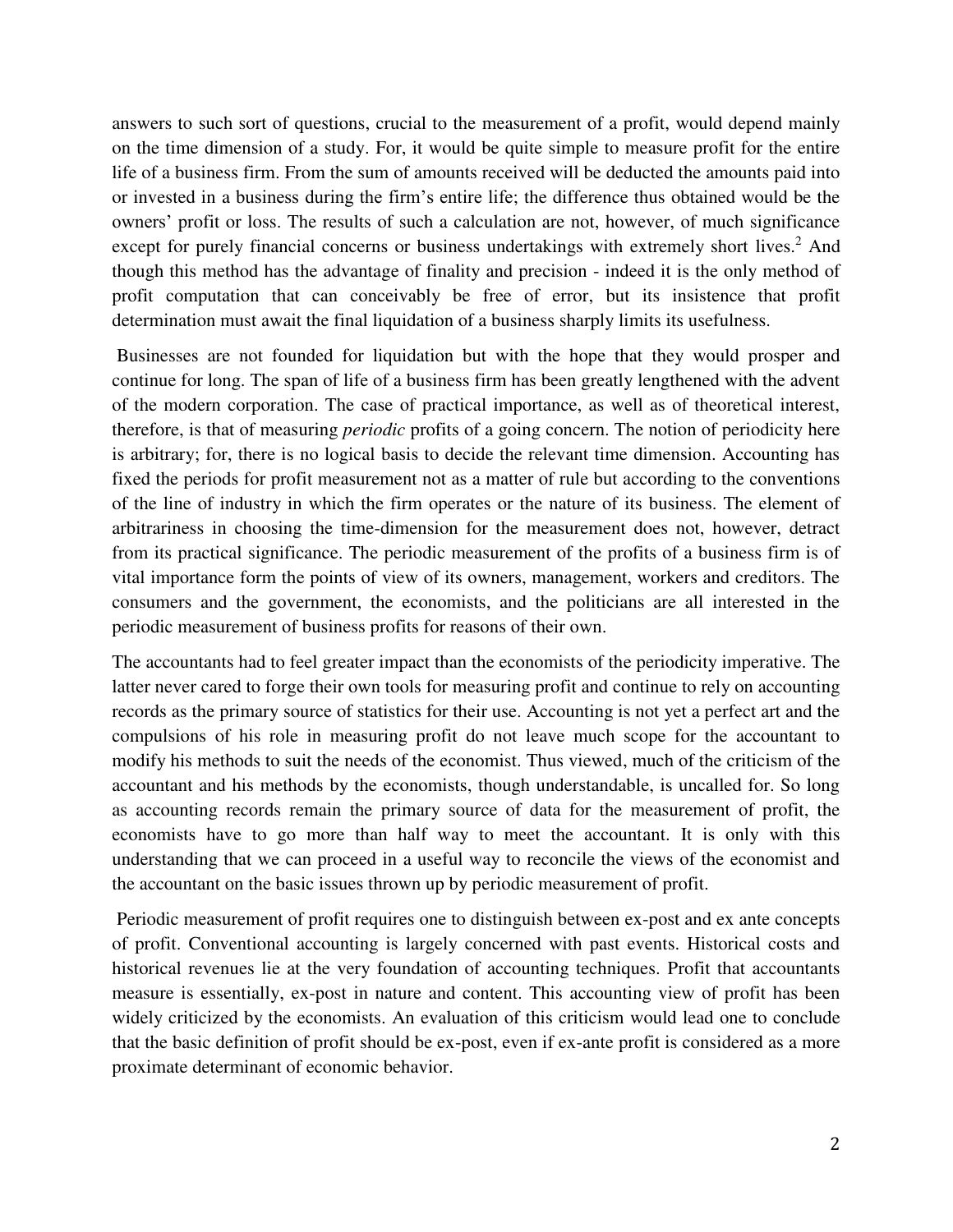For discussion, this paper is divided into five broad sections including the introduction. In Section 2 we examine with the concept of capital and the versions of maintaining it intact in a going concern from the accounting and economic viewpoints. Section 3 carries this discussion forward to analyze the pros and cons of the accounting approach to maintain capital essentially in money form and the economist approach to maintaining it in some real sense. Section 4 discusses the role of inventory valuation in the measurement of profit including the contribution to cyclical fluctuations of the two major practices of issuing materials to works, the lifo and fifo systems. In Section 5 is taken up the difference that the accounting conservatism in measuring profit makes as compared with the forward looking entrepreneurial approach of economics. Finally, Section 6 contains a few concluding observations. The usual literature review section is missing in this paper because the issue of profit measurement as conceived here has rarely been taken up in accounting or economics.

### **2. Concept of capital**

Issues in the measurement of profit mainly stem from the going concern notion of a business enterprise. Periodicity lends meaning and significance to the organism of a firm. Both economic theory and accounting practice conceive of this organism in terms of the capital invested in the firm. Their approaches to the reckoning of capital invested, however, differ in an important way.

The definitional characteristic of capital for the economist is that it is something real in character. "It consists of all those goods existing at a particular time which can be used in any way so as to satisfy wants during subsequent periods (Hicks 1960, 75)". The organism of the firm is nothing but an aggregation of assets devoted to the production of goods or service over a period of time. In other words, lands, buildings, plant and machinery, furniture and fixtures, stocks of raw materials, and of finished and semi-finished goods will broadly constitute the economic capital of a going concern (Bray 1952, 15). On the other hand, the accounting concept of a firm's capital has two versions (a) broad and descriptive, and (b) narrow and analytical.

# **2.1 Accounting versions:**

# (A) The broad view

The broad and descriptive version is based on the classification of business outgoings during a period into current and capital transactions. The distinction is essentially generic in character, and problems arise when attempt is made to set the line of demarcation. To meet the situation accountants have directly associated capital expenditure with slow moving outgoings made for the purpose of acquiring relatively durable assets which are held with the object of earning revenue and not for the purpose of sale in the ordinary course of business. Expenditures on the acquisition of lands, buildings, plant and machinery, furniture and fixtures etc. easily fall into this category. Constitutional outgoings such as the preliminary and formation expenses incidental to join stock companies, and some deferred charges are taken into the same generic classification. However, it is not always easy to decide if an outgoing associated with an existing asset is necessarily a capital expenditure.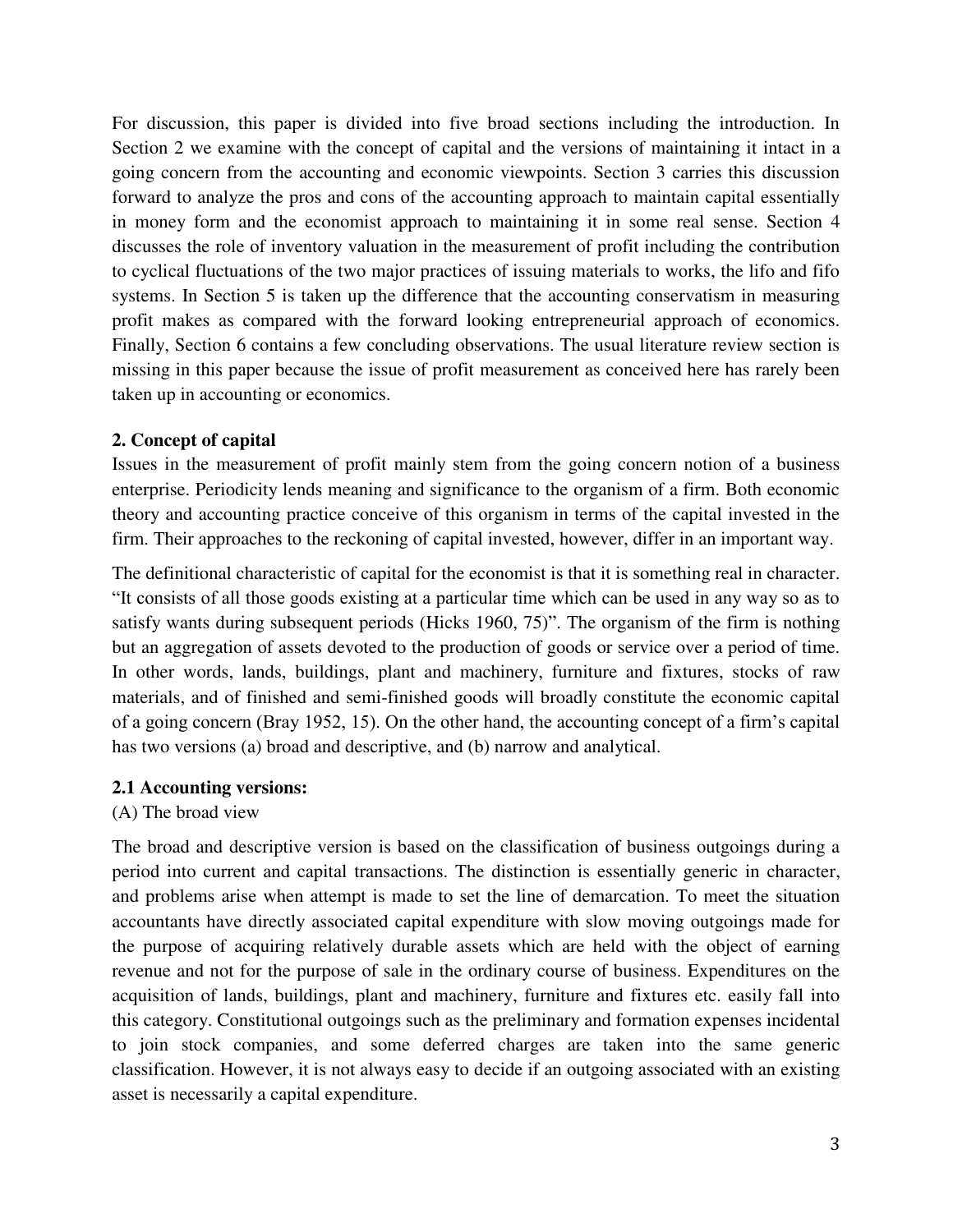One of the accounting tests for this purpose is based upon the influence such expenditure would have on the life and efficiency of the asset concerned. If it increases the life of the asset or promotes its productivity, the outgoing would be classified as *capital* expenditure. On the other hand, if it has only maintained the asset in the working order, it is regarded as *current* expense, like that on fuel, light, wages, carriage, raw materials consumed etc. The former have relative stability in the balance sheet statement of assets, liabilities and proprietorship worth, while the latter find their place in the income, or profit and loss account. Accounting developed primarily as a tool of private business and accountants thus have a limited perspective. The center of their attention has mostly been the interests of the owners of business. Therefore, they essentially adopt a narrow view of capital wherein it is only regarded as proprietorship worth. They look upon the amount of money or money's worth coming in to start a business as its original capital and seek to adjust it in the light of later contributions and withdrawals, capital gains or losses, and retained profits. Although accountants maintain a clear distinction between proprietorship worth and the general pool of assets to which it lays claim, they also insist on a close tie between the two.<sup>4</sup> This is perhaps the main cause of the intimate association of accounting techniques with historical costs.<sup>1</sup>

### **(B) The narrow version**

The broader and descriptive view of capital in accounting usage has been largely responsible for the evolution of the design of accounts while the narrow analytical view has been an essential tool in measuring the profitability of the undertaking to its owners. In any case, accounting concept has tended to remain on the money end of things as opposed to the economists' real or physical view of capital. This distinction between economic theory and accounting tradition would have been only of academic value in a stationary state if only the value of money continued to remain fairly stable. This, however, assumes great importance, especially with reference to the problem of maintaining capital intact under dynamic conditions and rapidly changing price levels.

# **3. Maintenance of capital**

Although accountants, as well as economists, emphasize the need of maintaining capital intact to preserve the organism of a going concern, their approaches to the problem substantially differ. Consistent with his narrower view of capital, the accountant is concerned primarily with the maintenance of proprietorship worth of a business firm, expressed in money terms. When confronted with periodic measurement of profit his object is that the whole cost of output produced and sold, during the period must be recovered. A good part of the expenditure is directly allocable to the operations of the current period but there may be a considerable amount of money spent which cannot be so allocated and has to be spread over a series of short periods. Moneys spent on fixed assets and other deferred expenditures fall into this latter category. We shall, however, confine ourselves for the moment, to expenditure on fixed assets as this leads to the problem of capital maintenance, which accounting attempts to solve by providing for the depreciation of these assets.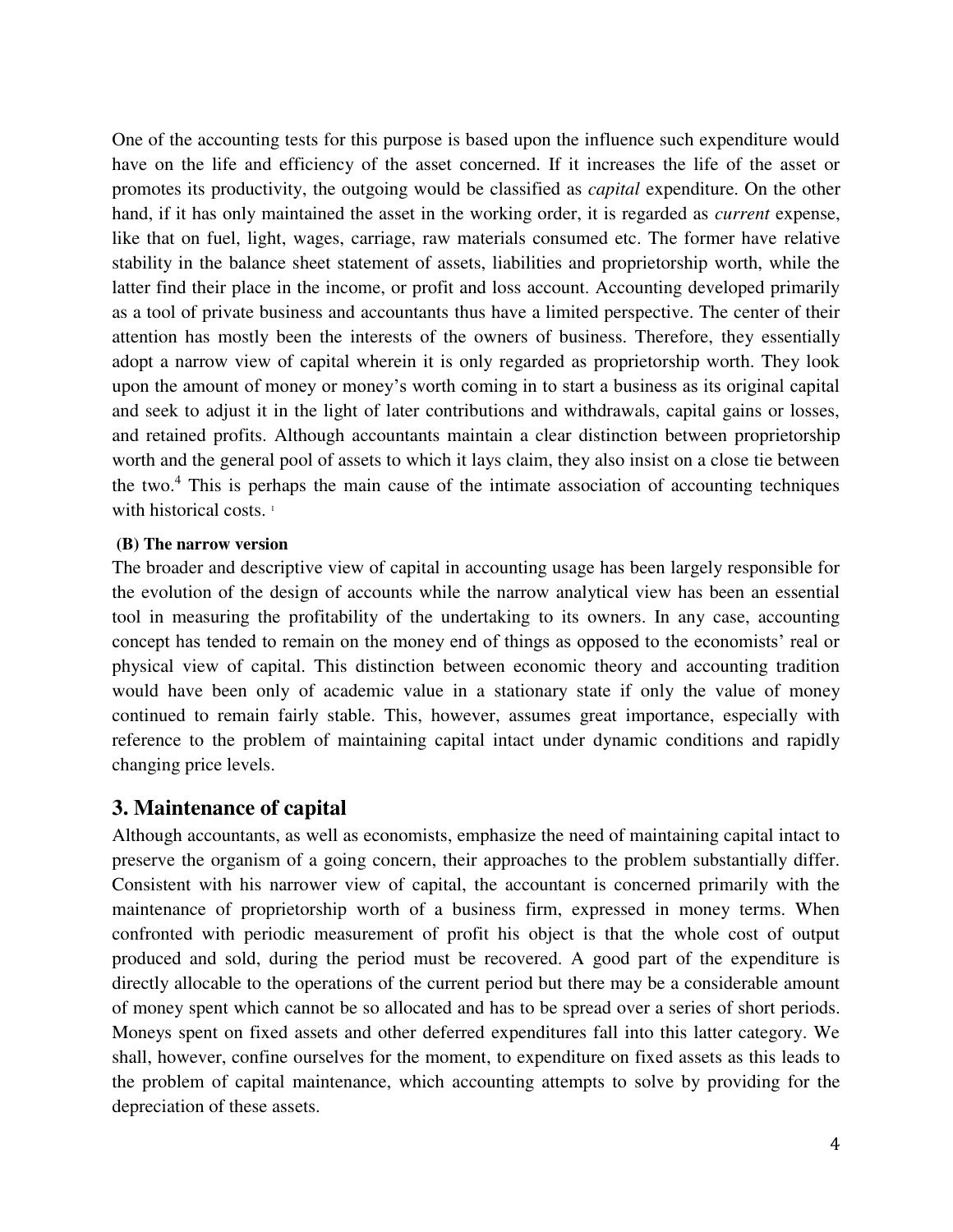#### **3.1 Depreciation in money terms**

The conventional accounting approach regards depreciation as

"that part of a fixed asset to its owner which is not recoverable when the asset is finally put out of use by him. Provision against this loss of capital is an integral part of cost for conducting business during the effective commercial life of the asset and is not dependent on the profit earned", (Bray 1952, 66).

The amount of periodic depreciation (Dn) depends upon the acquisition cost of the asset (Ac), its probable scrap value (Sv) and the number of time units during which the asset is expected to be commercially useful to the undertaking (Nt). Symbolically:

$$
D_n = \frac{(Ac - Sv)}{Nt}
$$
 (1)

Of the elements in the calculation of depreciation specified in the equation, Ac is known, Sv can generally be estimated only within fairly wide limits and Nt is highly susceptible to precise calculation. Thus, provisions for depreciations are mostly a matter of estimation based upon the available experience, knowledge and assumptions rather than of precise determination. It is important to observe that to the extent the accountants have to estimate the depreciation chargeable to the revenues of a particular period segment, an ex-ante element creeps into the calculation, as in economics, even in the accounting concept of profit.

#### **3.2 Depreciation in real terms**

In contrast to accounting view of depreciation based on the money values of assets, the economists have always insisted that the capital of a going concern should be maintained intact in some physical sense. For them the preservation of a firm has been more important than the money value of fixed assets. The firm, as a going concern, must end up the period with the same potential capacities, as it began with, before it can assess its disposable profit.<sup>2</sup> Thus for a continuing enterprise, the function for depreciation accounting should be to provide resources adequate enough for the maintenance of real assets. This requires the abandonment of original money costs of assets in favor of their replacement costs as a basis for calculating the amount of depreciation. Thus, in each case the sums of money allocated to depreciation from the current revenues of different period segments should ultimately accumulate to an amount which would be sufficient to enable the replacement of the asset in question when it becomes worn out or obsolete, by a reasonably equivalent asset that would keep intact the productivity of the plant.

There is not much to choose between the original value base of the asset or its replacement cost for depreciation, if the price of the asset remains unchanged over time. In fact, the original or historical cost concept of depreciation in accounting has been, by and large, a legacy from periods of relatively stable prices. The war and interwar years of wide fluctuations in prices, however, brought out clearly the weakness of this concept and the economists put the accountant and his methods to close scrutiny and scathing criticism.<sup>3</sup> Depreciation calculated on the basis of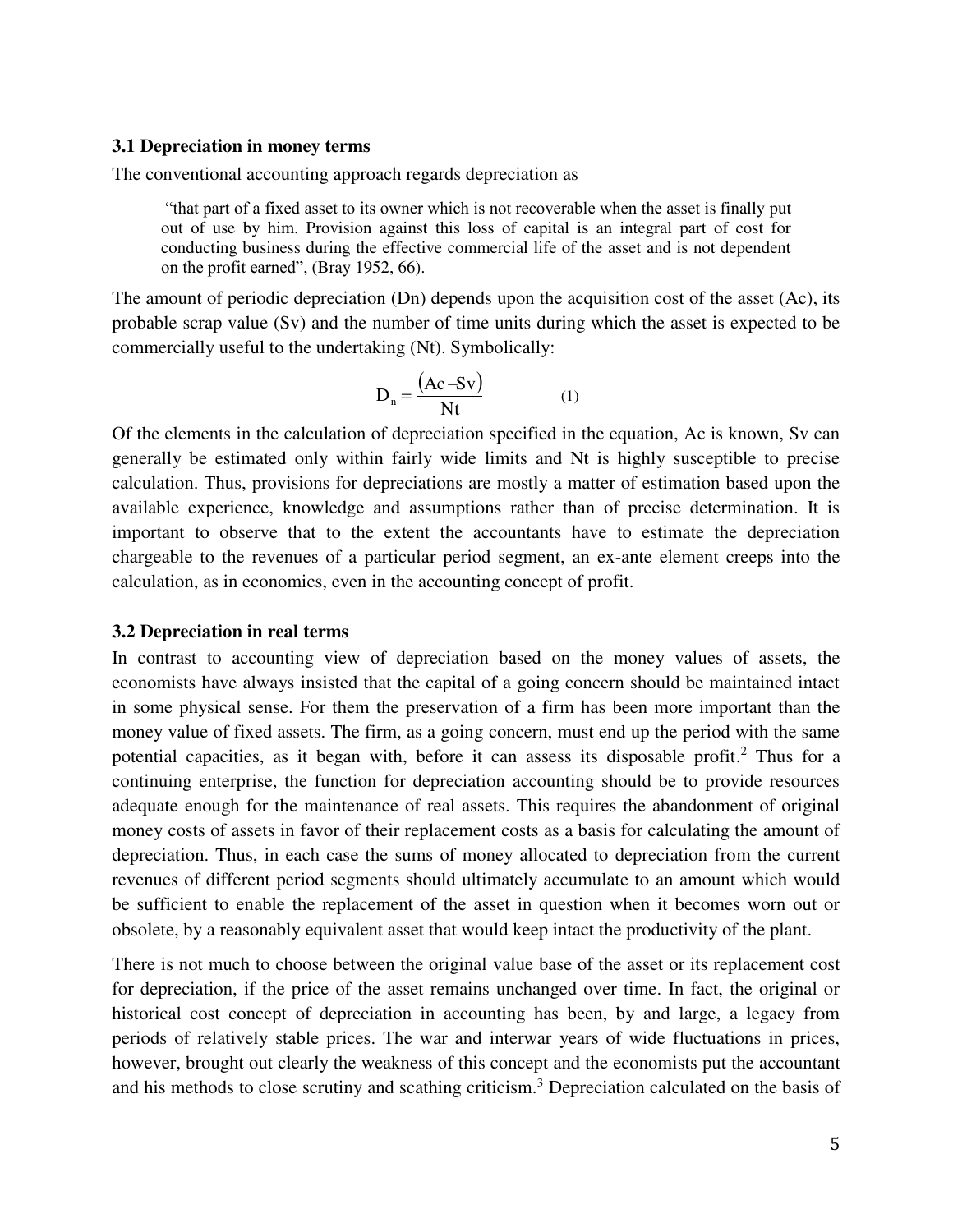original cost of assets falls too short of replacement requirement during periods of rising prices. The erosion of real capital became so obvious and alarming during war and post-war inflations that accountants themselves began to doubt if their traditional approach could any longer be defended.<sup>4</sup> A closer examination of the issues involved in the cyclical fluctuations contextual to the economic view of maintaining capital in real terms would, however, reveal that the day has not altogether been lost for the accountants.

The contention of the economists is that the purpose of depreciation in the case of a continuing enterprise can hardly be anything except to provide for the replacement of assets after the expiry of their useful life to the firm. One way of achieving this object is to view both income and capital in some physical sense. Capital would be maintained intact so long as the initial capital stock remains absolutely unchanged in physical terms. The depreciation here would form that part of the income flow from the selling of goods and services which replaces the physical deficiency of the initial stock of capital goods.<sup>5</sup> Some inherent ambiguities of this approach apart, it makes, save under very different circumstances, the comparison of the resultant profit of different firms extremely difficult because of the incommensurability of the physical unit of the measurement involved (Pigou1951, 295). This difficulty is sought to be obviated by using the money prices at some point of time as weights. This brings us to the second, and more widely used, concept of "real capital maintenance in money terms".<sup>6</sup> Let us call it as the RCM concept.

#### **3.2.1 The RCM concept**

To reiterate, according to the RCM concept depreciation has to be measured on the basis of replacement costs instead of original values. If we assume that the physical quantity  $(q_0)$  of a particular asset would become  $(q_i)^7$  after its effective life measured by time interval  $t_0$ ...... $t_n$ , the physical erosion of capital would be expressed by  $q_0 - q_i$  or  $\Delta q$ . The accountant values this depreciation at original price  $(p_{0}q)$ . If prices do change over time the economists insist that depreciation should take into account not only the physical depreciation of an asset but also the effect of change in its price. This may be called as the price component of depreciation. If  $p_0$ becomes  $p_i$  at time t<sub>n</sub> this price component would be  $\Delta p \Delta q$ . It will be positive if  $p_i > p_0$  and negative if  $p_i$  <  $p_0$  for a given  $\Delta q$ . The total depreciation (D) in money terms that would maintain capital in real sense may now be found out with the help of combining physical ( $p_0\Delta q$ ) and the price ( $\Delta p \Delta q$ ) components in the following way:

$$
D = (p_0 \Delta q) \pm (\Delta p \Delta q) - Sv
$$
 (3)

If the time span (to……ti) of the effective life of the asset is composed of Nt segments for the measurement of profit, the periodic depreciation (Dn) will be given by the following formula minus the scrap value of the asset:

$$
D_n = [(p_0 \Delta q) \pm (\Delta p \Delta q) - Sv] / Nt \qquad (4)
$$

The basic requirements for finding depreciation using the above formulae are to know, or estimate, the time when the asset in question would be replaced  $(t_n)$ , the price of an identical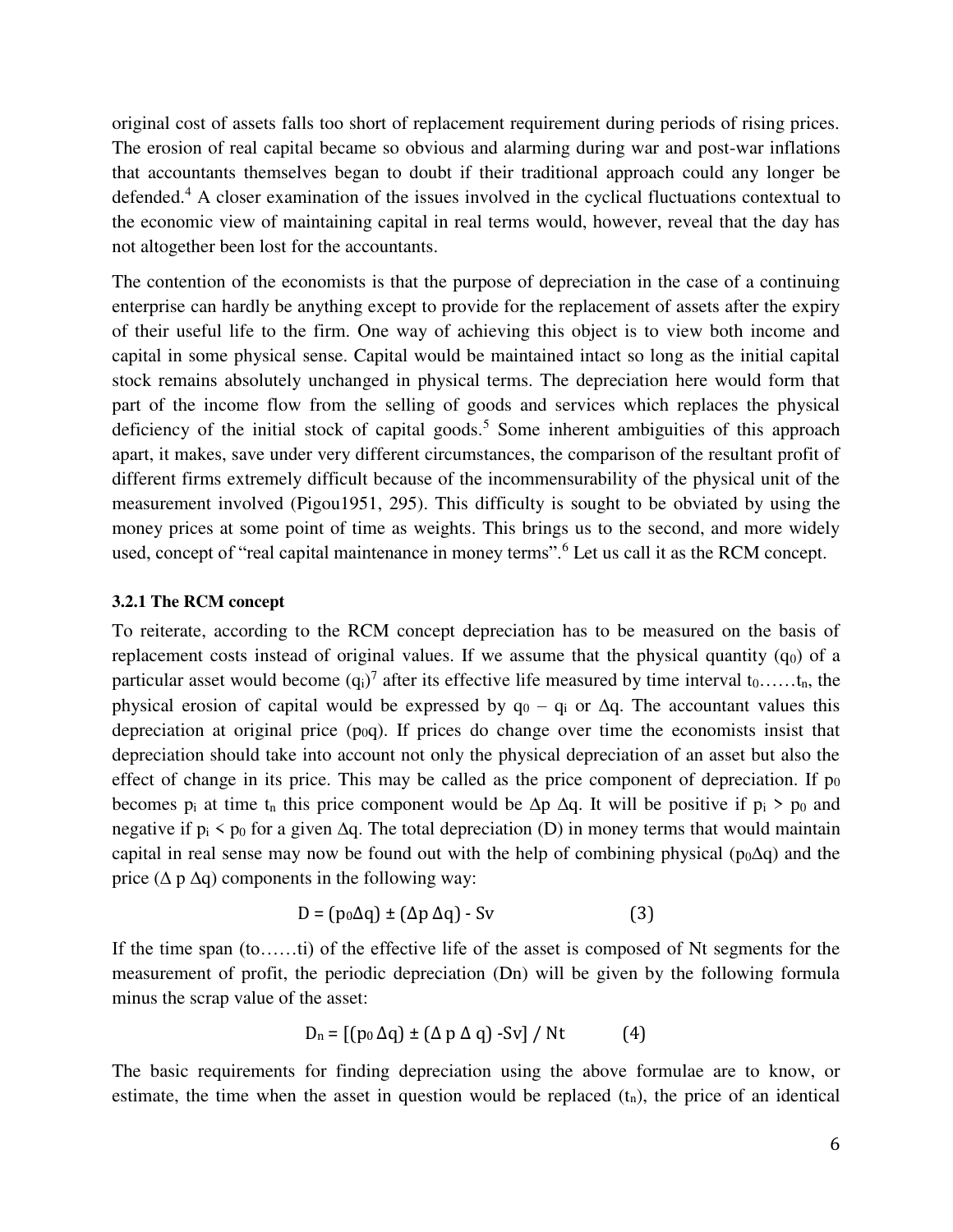asset at that time  $(p_i)$  and the scrap value of the old asset at that time. All these estimates are, by and large, a matter of subjective considerations of entrepreneurs and make the resultant profit concept inherently imprecise and extremely difficult, if not impossible, to measure and interpret. Consider for example the problem of comparing the profits of a number of business firms, using identical assets, if their managements expect to replace that equipment in future at different times, when price levels would be different. This difficulty, it is suggested, may be obviated if current costs are used in place of replacement cost. Such a policy would require upward or downward adjustment of original cost with every change in the prices of identical assets. This adjustment has to be made regardless of the date of replacement and even if no replacement takes place at all. Ex-post profit is now independent of the entrepreneurial expectations and hence clearer to that extent. A number of practical difficulties, however, will have to be faced.

#### **3.2.1.1 The difficulties**

- 1. If the price of the asset in question changes, erratically or the change is short lived, it may play havoc with the measurement of profit. The suggestion of Bray (1952, 68) that we may circumvent this difficulty by having regard for the general trend of replacement costs rather than the cost known at the accounting date is not of much help. For, one must now face difficulties, both conceptual and computational, regarding the general trend of replacement costs.
- 2. A business will hardly replace its worn out equipment with something which is exactly the same. In this age of fast technological changes and scientific inventions the firm will take up new, sometimes cheaper, forms of equipment to fulfill similar functions more efficiently. Under these circumstances there is hardly any relevance of the current cost of the old asset for purposes of replacement.
- 3. "If replacement funds are set aside currently on the basis of the current market prices of the assets to be replaced, they may be excessive if prices fall or deficient if they rise. Suppose, while a particular asset is still held by a business enterprise, the price of an identical asset goes up and continues to remain at that high level. The total depreciation allowance in this case - being the sum of a number of early deductions based on original cost and later provisions based on current price, will be less than the actual replacement cost of the asset in question. Just the opposite will happen if prices were high at the time of acquisition but fell to a constantly low level afterwards. This shows that past provisions accumulating in the depreciation reserve should be updated by some adjustment. However, the price assessment of such an adjustment would be, by and large, a matter of judgment even though the guiding considerations may be clear. One method of avoiding this difficulty often advocated by modern accounting is to invest the depreciation fund out of business in some real assets. This would be helpful only if the price of the investment and the asset concerned move in the same direction, and by identical magnitude. This will rarely happen and the greater is the discrepancy in this movement on either count the lesser would be the advantage of not keeping the depreciation fund in business itself.
- 4. At times, the current prices of assets identical to those which are to be replaced are not available and have to be estimated through the use of price index numbers of the main group of capital goods. Apart from the limitations of index numbers which are well known, their use in this connection makes the RCM concept subsidiary and derivative.<sup>8</sup>
- 5. The basic aim of RCM concept is to maintain the same service stream as was provided by old assets when these were new.<sup>9</sup> This suggests that the firm should be able, in a broader sense, to replace not only its material and fixed assets but the non-material and current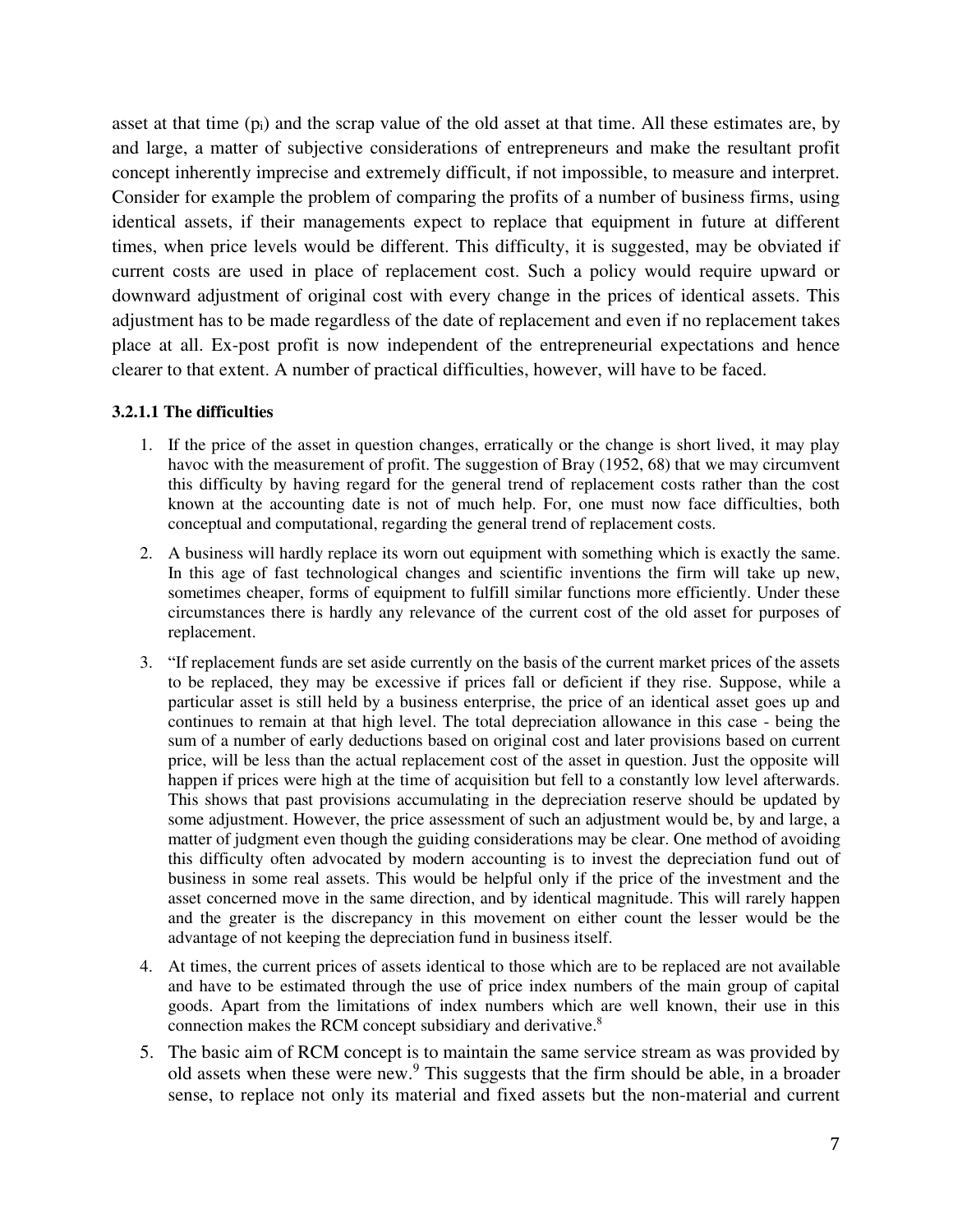assets as well. It is obvious that the RCM concept would encounter a number of additional difficulties if extended to cover these assets also.

It thus comes about that the accounting approach to the problem of capital maintenance, based on the original money values of the assets, is more precise and clearer than the economic view of maintaining capital in some real sense. It has great computational utility and is at once consistent with our view that the basic definition of profit must be ex-post.

This conclusion, however, need not make the insistence of the economist on maintaining capital in some real sense insignificant. It is difficult to understand as to how a going concern can continue to earn profit in the long run if it does not maintain its capital in real terms. For, a management oblivious to this need may be distributing the capital of the firm by way of dividends over periods of continuously rising prices. This may ultimately put the very existence of the firm in jeopardy.

The arguments advanced above are, therefore, meant only to emphasize that the RCM concept need not blur the basic definition of profit. When, however, the replacement cost of a fixed asset far exceeds its original cost by reason of a continuous rise in prices, this must engage our attention but must be treated as a separate and distinct problem from that of depreciation. Replacement considerations must be looked into more as questions of policy relating to the utilization of profit earned rather than as a matter pertinent to its measurement. Different sections of society are exposed to the effect of changes in the value of money in accordance with the respective price elasticity of their incomes. Tax legislation does not seek to counter the effect of price changes on different sections of society. This may be regarded as a defect of the present legislation but so long as we are governed by the law as it is, to allow the charging of depreciation at replacement cost of assets in business accounts in favor of the recipients of profits would clearly constitute an unjust discrimination.

The business practice of building up strong general reserves out of current profits is an effort to guard against future contingencies. It is difficult to understand why possible rise in the replacement cost of assets should not be treated as one of these contingencies. Or alternatively, why can we not build up a reserve called, say, the Fixed Block Real Value Maintenance Reserve like the Investment Fluctuation or Exchange Variation reserves. The creation of such a reserve out of periodic profits, facilitating adjustment of asset values and when their prices change, would help accountants meet the objections of the economists, and conform to the legal view of depreciation.

# **4. Inventory valuation**

A going concern not only requires plant, equipment raw materials and manpower in order to turn out goods and services, it must also carry a considerable quantity of commodities during a period of profit measurement, and often from one such period to another. Manufacturers keep sufficient quantity of raw materials on hand in order to avoid interruptions to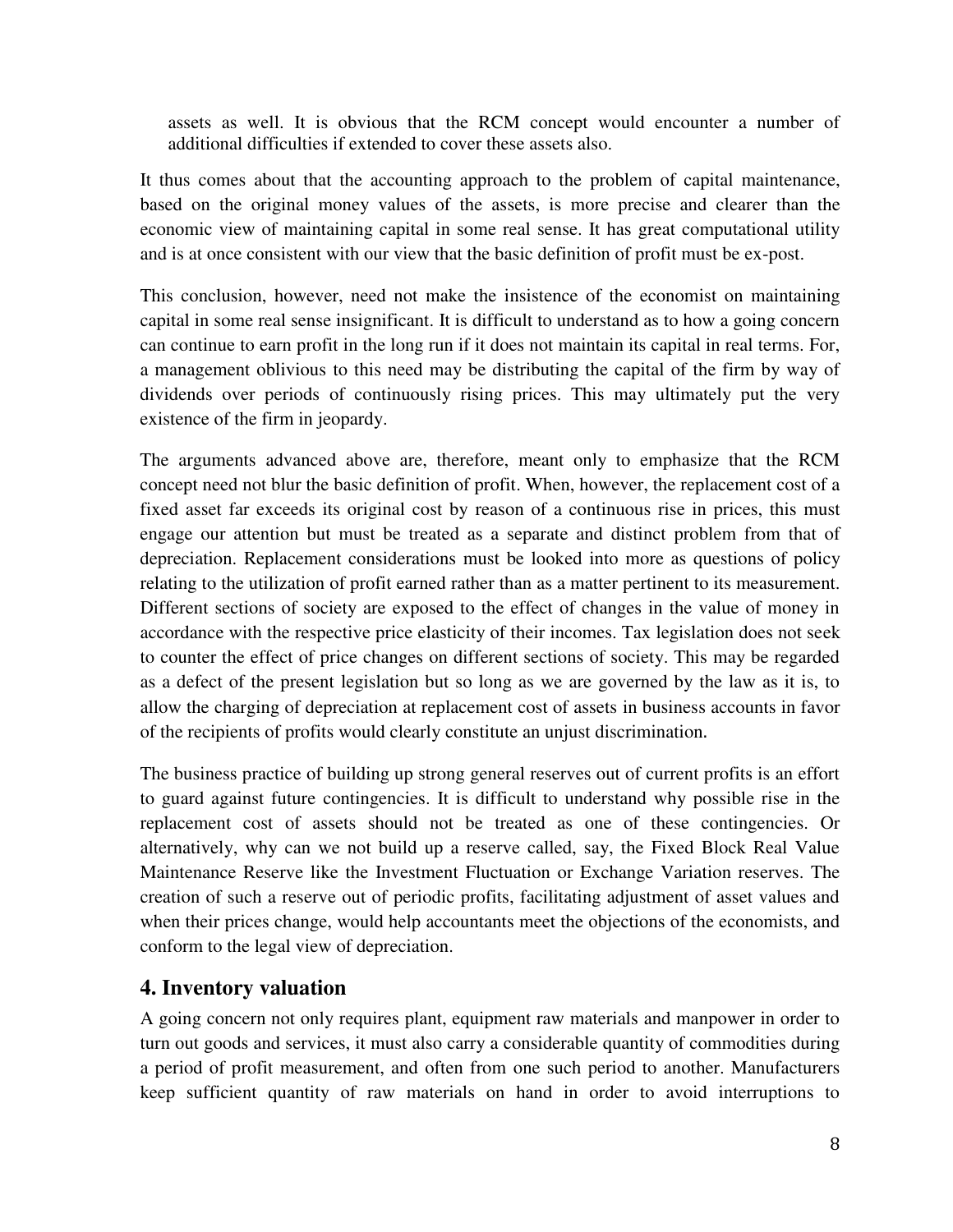production. There must almost always be some goods-in-process as the cycle of manufacturing operations invariably takes time to complete. Again, many manufacturers carry the stocks of finished products with a view to avoiding delays in filling the customers' orders. Likewise, the main function of most wholesalers and retailers is to have an extensive stock of all sorts of goods ready at hand so as to provide purchasers with a wide range of choice. And finally, many firms may sometimes carry inventories in excess of their normal requirements with a purely speculative motive.

Whatever be the need for and motive for carrying inventories, their existence is of great significance in the affairs of a going concern. On the one hand, they constitute an important element of the cost of goods sold, on the other, they form an integral part of the asset organism continuing enterprise; accounting techniques used for their valuation in each case are well known.

### **4.1 The first in first out (fifo) system**

The inventory of finished products becomes expense when sold. This expense, according to accountants, should be measured by the acquisition cost of these products for finding out the profits of the period under review. As different lots of inventories are hardly purchased at identical prices, the estimation of their acquisition cost, becomes the crux of the problem. The conventional accounting uses the first-in-first-out (Fifo) basis for arriving at this estimation on the assumption that physically materials move out of inventory on, more or less, a first-in-first-out basis. This is quite realistic; the oldest stocks are normally used up first. The selling price decisions of business are, however, influenced more by current costs of inventories rather than by their historical values (Anthony 1970, 231) The conventional Fifo system, therefore, results in the emergence of what economists call as 'inventory profits' during periods of rising prices and 'inventory losses' when prices are falling. In each case the goods are sold at prices commensurate with current costs while the profit and loss account is charged with earlier (lower in inflation and higher in deflation) cost of these goods.

Thus viewed, part of the profit realized in sales is an "inventory gain" when prices are rising and vice versa (Crum 1932, 231). The magnitude of this inventory gain (or loss) will depend upon the staying time of materials in inventory, the volume of conversation costs, if any, the degree of correlation between selling prices and current costs, and above all, the speed of the rise or the fall in prices. These realized inventory profits (and losses) apart, the Fifo system breeds purely paper profits (or losses) which may or may not be realized in subsequent periods. The source of these unrealized inventory differentials in the estimation of the excess in the value of inventory at the end of the period over that at the beginning of the period. For, if the excess is positive it acts as a partial offset against other items in the cost of goods sold, thus raising the reported profits; if the excess.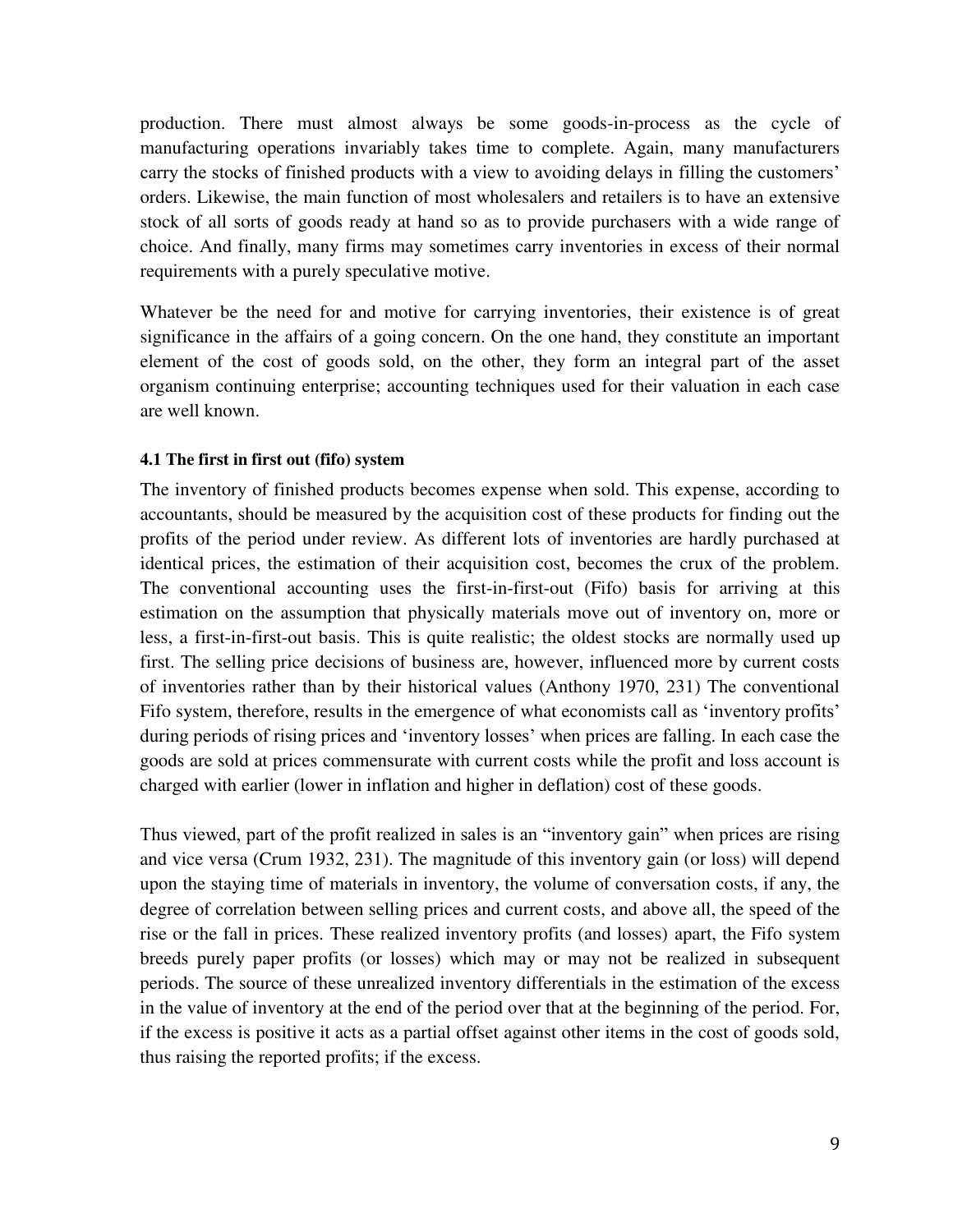These realized inventory profits (and losses) apart, the Fifo system breeds purely paper profits (or losses) which may or may not be realized in subsequent periods. The source of these unrealized inventory differentials in the estimation of the excess in the value of inventory at the end of the period over that at the beginning of the period. For, if the excess is positive it acts as a partial offset against other items in the cost of goods sold, thus raising the reported profits; if the excess i negative it must lower the residual figure for profits. Under Fifo, and during inflation, the end period valuation of stock will be greater for identical physical volume of inventories in the opening stock reflecting the advance in prices over the period. Opposite will happen when prices are falling.<sup>10</sup> In case of the firms obliged to carry large inventories to operate, and especially if inventory is comprised of commodities subject to wide price fluctuations, Fifo must result, on this score, in magnifying profits (or losses) in an illusory way. To the extent that the results of these accounting processes influence the decisions and actions of individuals and groups, they are important causative factor in trade cycles.<sup>11</sup> Further, to the extent that inventory profits are not realized corporate income taxes are assessed on illusory incomes.

### **4.2 The last in first out (lifo) method**

Of the several proposals which have been advanced from time to time for dealing with these problems, accounting has granted recognition only to Lifo which stands for "Last-in firstout." In this method, "inventory is costed as if the units most recently added to inventory (last in) were the first units sold (first out) even though this is in fact not the case. Ending inventory is assumed to consist of the oldest units and is measured at those oldest costs (Antony 1970, 231)." The Lifo method is a great accounting innovation. It seeks to squeeze out all water of inventory gains and losses from reported profits, and during periods of rising prices, tends to conserve funds for the firm to maintain a level of inventories commensurate with the scope and intensity of its operations as a going concern. There are, however, some serious objections - both on grounds of theory and feasibility - to its adoption as a universal accounting method. If there is close correlation between the changes in selling prices and those in current costs reflecting a general change in the value of money in the economy, or the rate of inventory turnover is quite fast, Lifo has little advantage over the conventional Fifo system. On the other hand, if there has been a real change in the profit margins in a particular firm which have nothing to do with fluctuations in the price level, the use of Lifo may distort the picture by concealing such changes.

 Lifo is obviously not applicable to every firm. It rests on the assumption that there is definite relationship between selling price and current cost of inventories. This, however, need not always be the case. The selling prices of many firms such as those in retail trade are related to the invoice cost of goods and not to their current cost. The use of Lifo in such cases would be illogical and misleading. "Lifo is also not appropriate for companies which eliminate inventory profits or losses by the practice called 'hedging' nor for companies which are in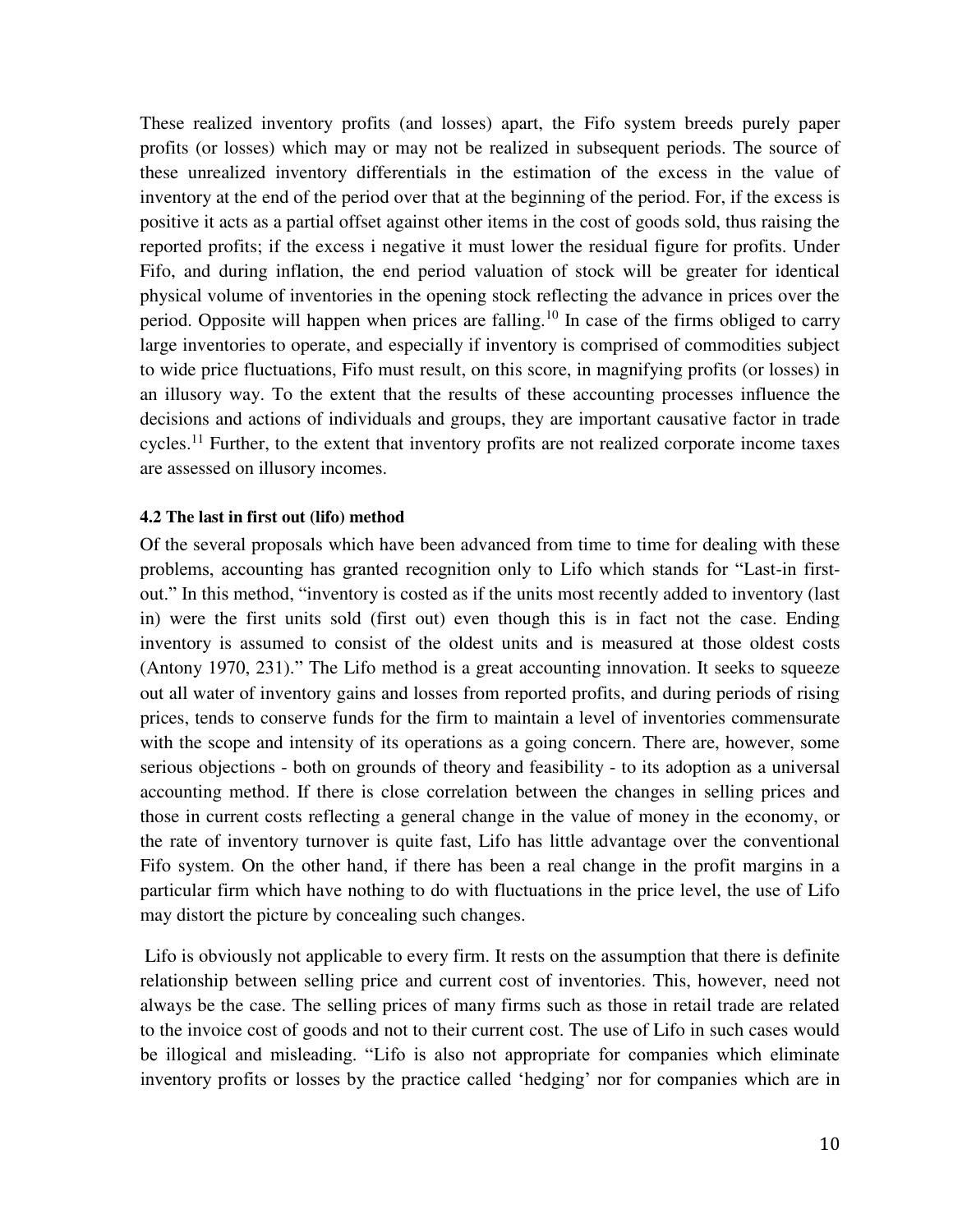the business of speculating on price changes, as are certain companies that trade in grain and other commodities" Anthony (1970, 233).

It is easy to apply Lifo when the inventory consists of fungible products but cumbersome, if not impossible, when inventories consist of numerous unlike items. A so-called Lifo money value method based on the use of price index numbers is in vogue in the United States to obviate this difficulty (Anthony 1970, 233-236). Appropriate index numbers are not, however, constructed in every country for this purpose, and even if they are, the adjustments would at best be only approximations. Again, there can be several alternatives, in the application of the general idea of Lifo. These variations, most often, only increase confusion.

Furthermore, the cost of materials is just one ingredient of the total cost; reckoning it at current values while other elements like rent, interest, and even wages are charged at their historical values means adding up of non-homogeneous rupees. It is perhaps to remove such inconsistencies that studies sponsored by A.I.C.P.A. and the American Accounting Association have evolved procedures for expressing each item in the profit and loss account and balance sheet in uniform dollars. These procedures are, however, advocated only as a supplement to, and not as a replacement of the conventional procedures (Antony 1970, 241- 242).

# **4.2.1 Asset view of inventory**

If we pass on from the expense-view of inventory to its broader version, the asset-view, a few more dimensions are added to the problem of inventory valuation. Accounting practice in this context regards stock-in-trade essentially as current assets held for realization in future and insists on their valuation at lower of the cost or current price<sup>12</sup>. Economists, on the other hand, regard inventories, whatever their stage of conversion, as an integral part of the real assets of a going-concern which, like the plant and other facilities, have to be kept intact. The question of the method being appropriate for the purpose apart; we have to decide first the quantum of inventories to be so maintained.

Many times business concerns may carry unusually large inventories from one accounting period to another either as a matter of policy or under the compulsions of market conditions. No one would, therefore, insist that all the opening stock of goods should be maintained. Both the accountants and the economist make a distinction between normal and speculative components of inventory (Marshall 1946, 333, 338). The normal inventory level is what is necessary for a firm to continue its activity without interruption, and to avoid risks of seasonal shortages. The speculative component is referred to by Keynes (1930) as surplus stock which constituted the liquid capital composed of inventories over and above the normal quantities needed for production and distribution. It is suggested that only the normal component of inventories should be maintained in some real sense (Bray 1952, 76).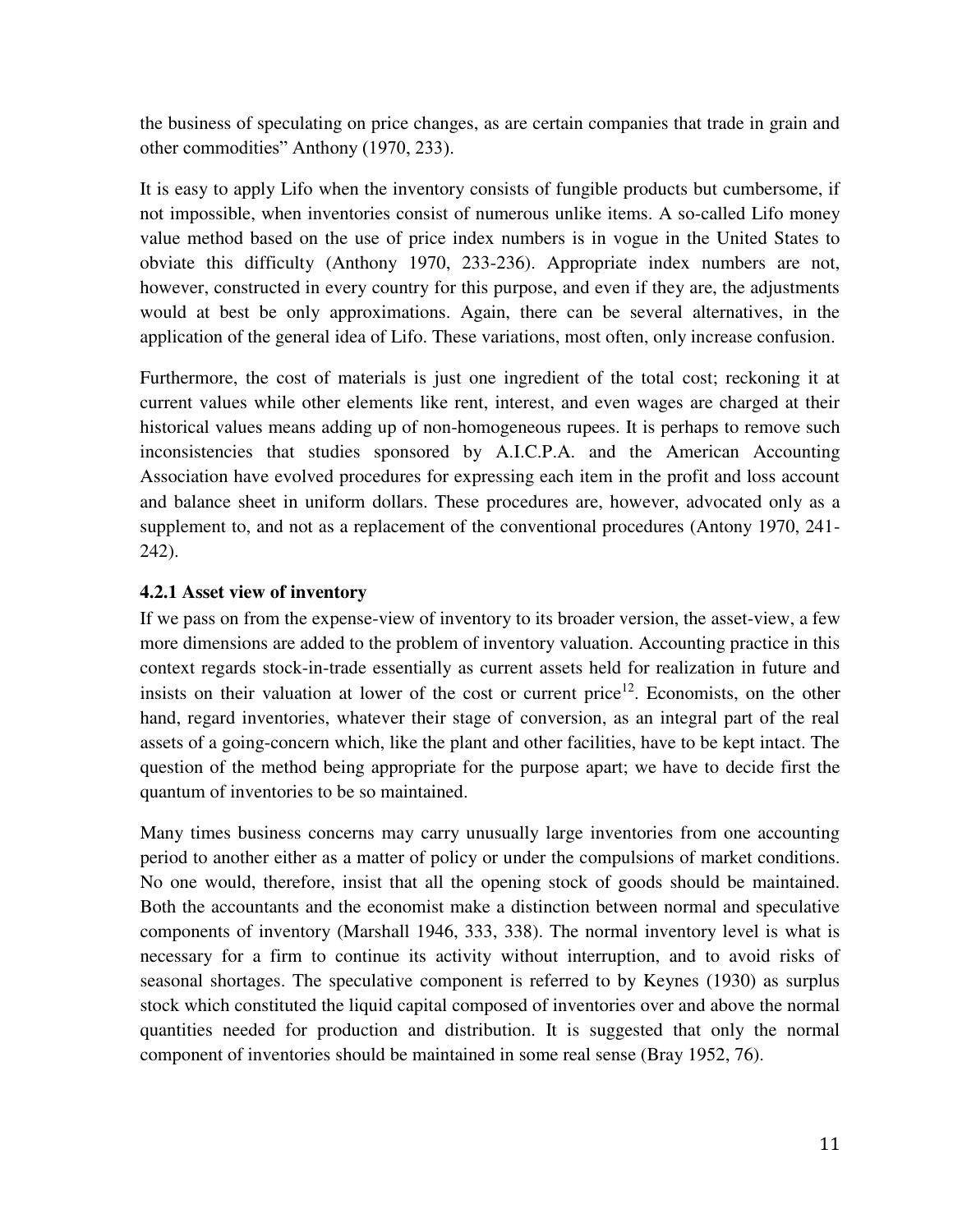The problem, however, is how to ascertain the normal component of inventory. Clearly, this has something to do with the scale of output; an objective and stable criterion can hardly be evolved for such ascertainment. Much will depend in each case of judgment. And as soon as we bring in subjective considerations in our estimates the normal and surplus stocks begin to wear the garment of planned and unplanned inventories- terms which have gained currency in the literature on trade cycles. Economic theory has frequently assumed a constant inventory-sales ratio as criterion for estimating planned and unplanned inventories; such an assumption, however, seems to be quite arbitrary.

 Even if it were possible to ascertain objectively the normal inventory requirements for a going concern, the effort to maintain inventories in some real sense can hardly ignore their speculative component if we want to deal effectively, and in a fuller way, with the problem of inventory profit (or loss).

 It is interesting to note that while Lifo is a close approximation of replacement costs for the purpose of profit measurement, it may impair the usefulness of inventory figures for the balance sheet. For, under Lifo "inventory is valued forever in terms of whatever the price level happened to be at the time Lifo was introduced. As time goes on and price levels change, the inventory figure under Lifo departs further and further from reality, becoming neither a reflection of actual purchase costs nor of current costs" (Anthony 1970, 233).

 It then comes about that from the viewpoints of theory as well as feasibility, considerations of replacement of inventory should be dealt with as questions relevant to the utilization of the profit rather than its measurement. While inventory valuation both for purposes of the profit and loss account and balance sheet may be continued according to the conventional accounting procedures, adjustments pertinent to replacement values may be given effect as appropriation of profit through an Inventory Stabilization Account which would find its place in the balance sheet.

This way of dealing with inventory profits (of losses) has some distinct advantages. It leaves the basic concept of profit ex-post. There is no need to demarcate between planned and unplanned inventories. The magnitude of and changes in the balance of this account from time to time may help business management formulate expectations with correct prospective and to that extent may absolve accounting techniques from the charge of accentuating booms and depressions. And last, though not the least, the accountant may provide the economist with useful data on inventory profits without sacrificing much of his traditions and outlook.

# **5 Impact of conservatism**

We have seen that the gap between original values of fixed assets and inventories and their replacement costs can be easily taken note of within the existing framework of modern accounting. Unfortunately it is not so much the historicity of accounting data that vitiates the measurement of profits as its strict adherence to conservatism. The narrow proprietorship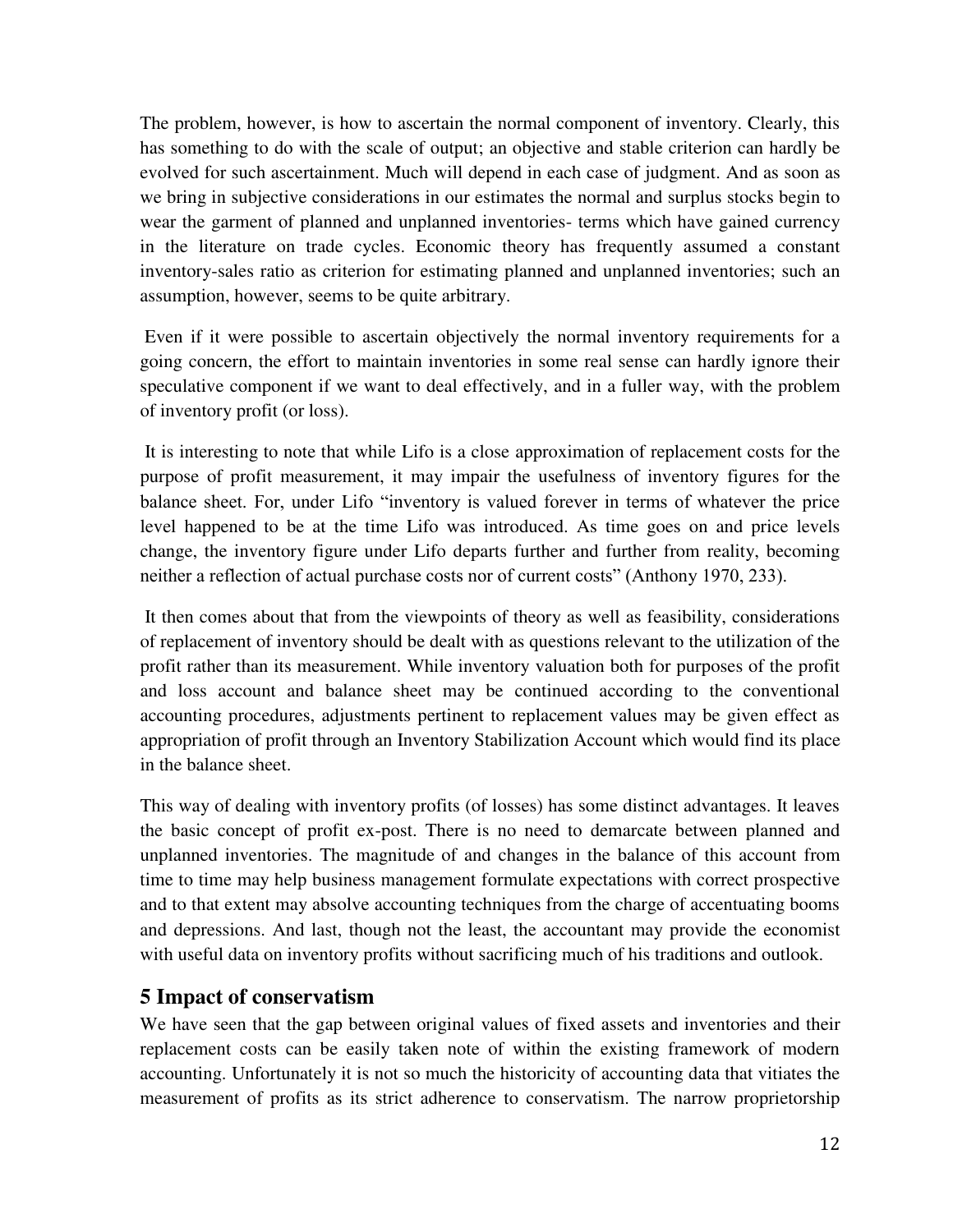point of view is at the root of this conservatism and has been further reinforced by the desire to play safe in the face of uncertainty about the future. Conservatism in accounting practice means "the avoidance of overstatement of assets even at the risk of their gross understatement, the avoidance of under-statement of debts even at the risk of marked overstatement and the avoidance of over-statement of proprietary and periodic profit. That these objectives are often time inconsistent, and perhaps even contradictory, is widely recognized; nevertheless conservatism prevails as a rule of conduct (Mountz 1951, 162).

An important influence of conservatism has been the adoption of narrow definition of costs in accounting. Based on some easily verifiable evidence, the term is restricted to include only the cash outlays related to the item in question in a fairly obvious way. Most overheads of indirect costs including interest do not enter into the cost of assets. Indeed, these indirect costs are considered current expenses. Further, certain important expenses such as proprietary capital are ordinarily omitted altogether because of the emphasis on explicit contractual costs. This restricted view of costs distorts the measurement of current profit in three ways (Monitz 1951, 161-163).

- (1) To the extent that investment and fixed assets are under-stated because of the restricted definition of cost used, reported profit will be under-stated during the period when investments are being made and will be exaggerated in subsequent periods when these under-stated assets are converted into receipts from customers. In brief, profits will be shifted in the records from the earlier to the later periods.
- (2) Conservatism also requires that certain costs such as are incurred in developing future markets by means of advertising brand names and other promotional devices, or in developing improved operational methods by means of research and development work in general even though explicit be denied status as investment in assets. Instead, they are immediately classed as expenses and hence the recorded profit as well as capital of the concern is understated.
- (3) Future receipts are not recorded until they assume the form of enforceable contracts with outsiders. Inventory items are, for instance, valued at acquisition or fabrication cost, narrowly conceived, until sold. At the point of sale all the growth since acquisition is reflected, so that recoded revenues in the period of sale contain the value accretion properly assignable to earlier periods. If the rate of inventory turnover is high, this characteristic is not of serious consequence; however, if it is low the distorting effect of conservatism is quite pronounced. What is true of inventories is also true of the fixed assets. $13$

These distorting effects on profit measurement not only intensify cyclical phases but as the data from accounting records are the most important source for social accounting; it is advisable that the accountants should discard conservatism in favor of adherence to realities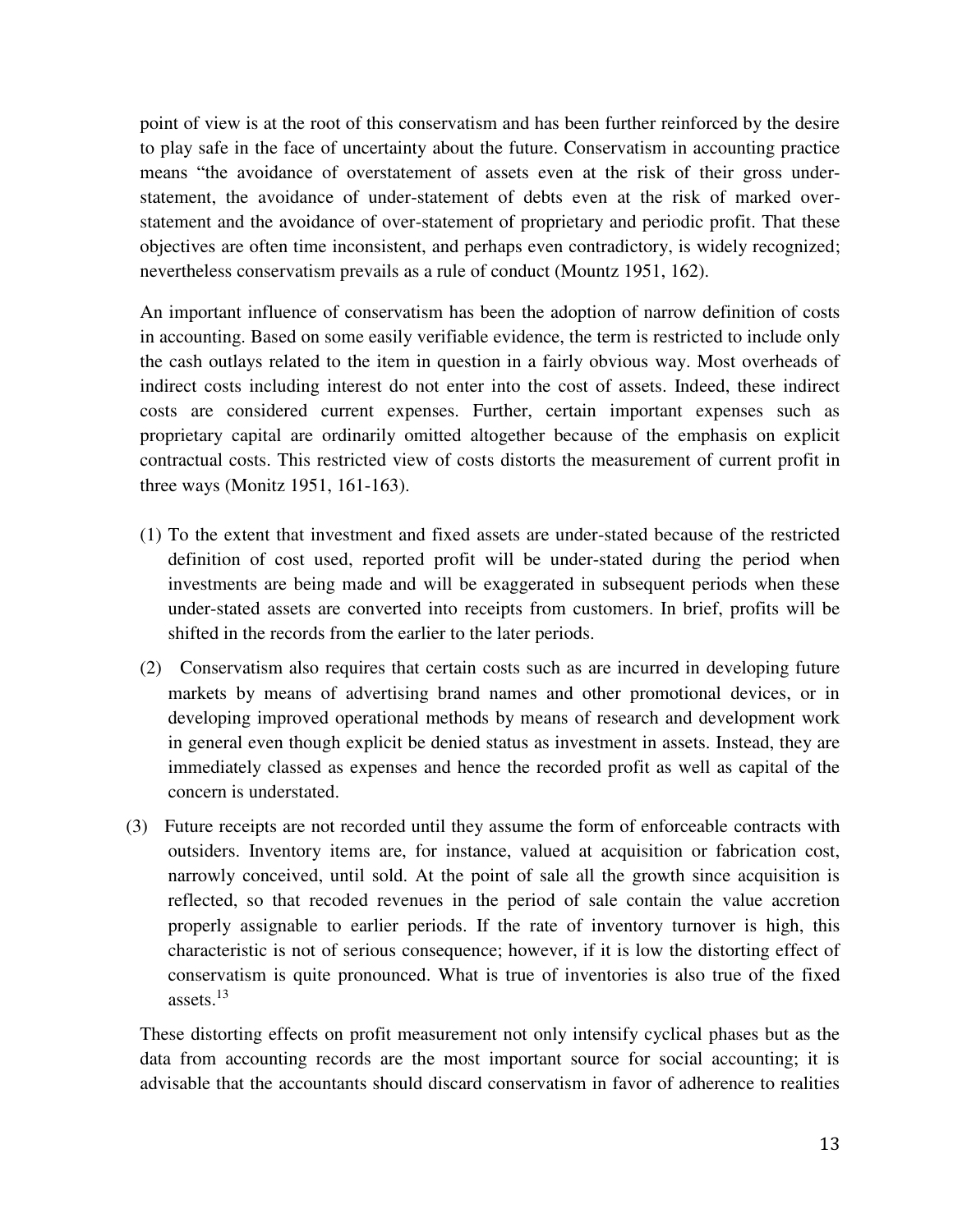of the situation. They can remain un-concerned only if they refuse to recognize that their profession has any sense of mission or social responsibility.

# 6. Conclusion

The professional duties and approaches of accountants and economists are so different that their views on the definition nature and role of profit are bound to differ. This paper has explored and explained the main reasons of the differences. We have also indicated the possible ways a reduction can be attempted. The micro focus of accounting techniques, preference of historical values and conservatism in the measurement of profit restrict the use of figures for broader macroeconomic and social welfare goals. An important limitation of accounting measurement of profit is lack of incorporation environmental costs in the system.

There are, however, limits to which accountants can be expected to modify and adapt their art to meet the requirements of the social calculus and economic modelling without impairing or making cumbersome the duties which are their primary concern. These limits must be recognized by those enthusiasts who seek reform in accounting techniques and procedures and would like the accountant to take care of their needs.<sup>14</sup> The accountant, placed as he is, can hardly become interested in all the social and economic ramifications of trade, commerce, and industry. It is wiser to be content with reforms in accounts not so radical in nature as would vitiate the very object of accounting, and supplement and adjust the data provided by the accountant for social and economic purposes. The suggestions made in the foregoing pages should be viewed in this perspective.

**Acknowledgement:** We are grateful to DR. Julian Wells, Principal lecturer economics, Kinston University London, who found my working paper via the NEP-HME listings and was kind enough to send me Chapter 2 of his work and bibliography relevant to the topic as enclosures. I could not make use of his study because his focus and thrust are much different from my objectives and approach. What is common between us two is that he also takes the side of the accountants, his warrant being the work of Geoff Harcourt (1989), who, he says, was among the first to develop a deep analysis of measurement of profit issue. Some of the entries from his list are reproduced below the references as readings for future researchers in the area.

 $\overline{a}$ <sup>1</sup>... the preliminary record of a fixed asset in the books of an enterprise is always made at the amount of money for which it was bought" and even when "assets are revalued ... a balancing adjustment is always necessary to the monetary statement of proprietorship worth" (Bray 1952, 16).

<sup>&</sup>lt;sup>2</sup> "The purpose of income calculation in practical affairs is to give people an indication of the amount which they can consume without impoverishing themselves. Following out this idea it would seem that we should define a man's income as the maximum value which he can consume during a work and can still expect to be as well off at the end of the work as he was at the beginning" Hicks 1946, 172).

<sup>&</sup>lt;sup>3</sup> "F. Sschimidt made the first formidable attempt as early as 1927 towards erecting the shortcomings of Accounting into a causative factor in business cycles" says Maonitz (1951, 157).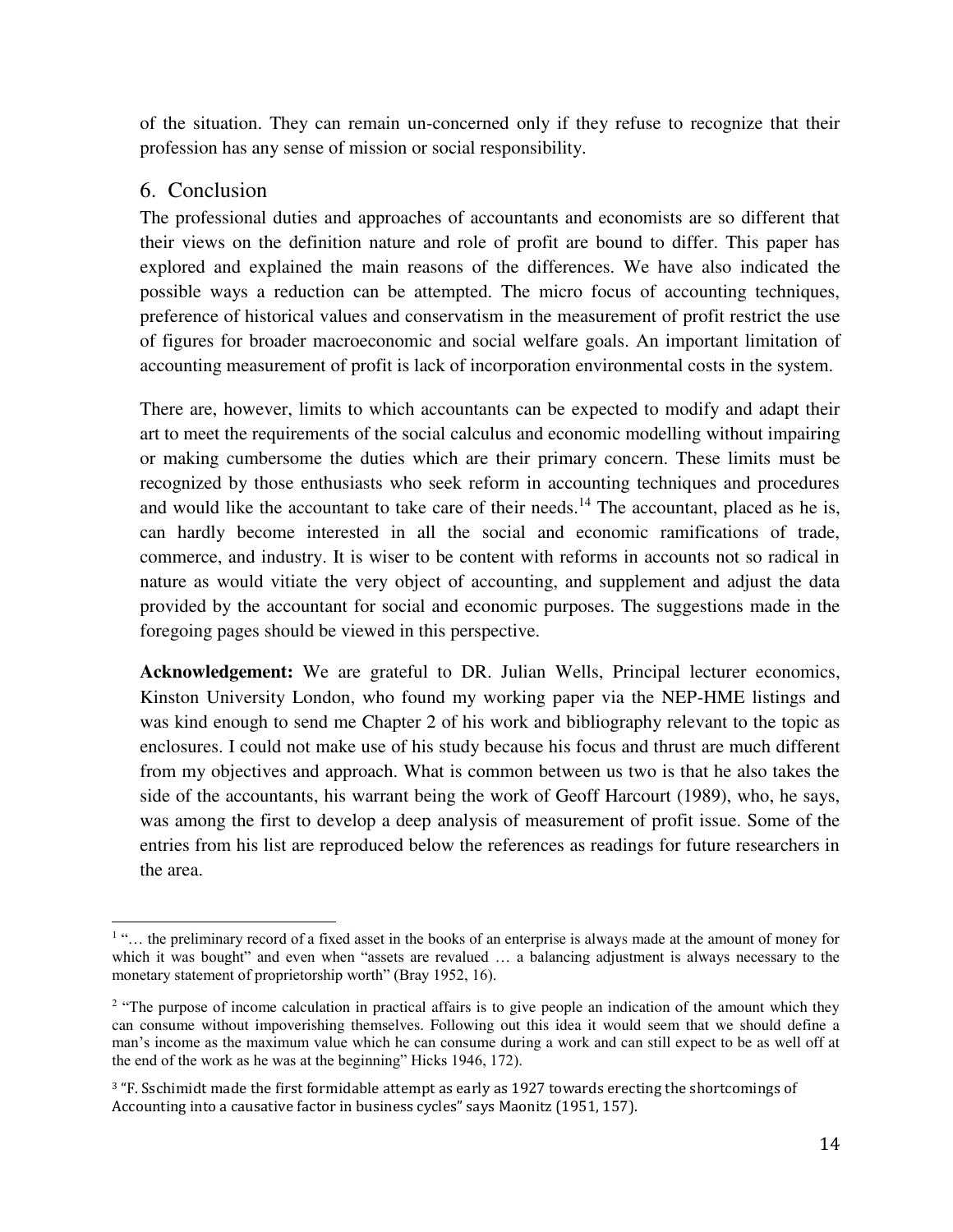<sup>4</sup> Revaluation Accounting developed and is now well-established as a tool of business management in recognition of these facts. The general accounting approach however continues along the traditional lines. <sup>5</sup> Pigou A.C. (1932, 45-49; 1935, 235-241 and 1941, 271-275) has been one of the main supporters of this viewpoint.

<sup>6</sup> For a lucid discussion of the various income concepts see Break, George F. (1954, 48-62).

 $7$  To find qi we can divide the scrap value of the asset by the price (pi) of an identical new asset at the time tn.

<sup>8</sup> "(Real value maintenance) RVM income is in fact is simply IVM (initial value maintenance) money income converted into real income through division by a Paasche type price index" Break (1954, 55).

<sup>9</sup> It is sometimes suggested that the income (profit) flow is more important rather vital to the existence of a firm than the output flow. Hence the former need be maintained unchanged while the latter may be allowed to fluctuate. This in brief is the Prospective Income Maintenance concept. However, it suffers from many more blemishes than the RCM concept of income.

 $10$  If the change in price over the period is quite sharp or the physical volume of inventories has not changed much over the period, the direction of excess in value may even fail to reveal the direction of physical excess in inventory stock.

<sup>11</sup> "The intensity of cyclical movements is magnified by inventory profits and losses and even the shape and timing of cyclical movements may be distorted in some degree for the same reason", says Crum (1932, 275).

<sup>12</sup> It is interesting to note that this 'lower of the cost or current price rule' would give double advantage to the firms adopting the LIFO system. The American Income Tax laws do not, therefore, allow companies using LIFO to adjust their inventories at the end of their accounting year according to this ru

<sup>13</sup> "The services of the fixed assets in particular may not be converted into receipts for many years. Meanwhile the accountant will reflect these services at cost, again narrowly defined There full growth and fruition will not be recognized until the period of the output into which these resources have been incorporated is over. As a consequence, we find a tendency for revenue to be exaggerated on the on hand by reflections in period of sale of all the growth accruing to the item sold and for revenues to be understated.

<sup>14</sup> Accounting data will always be lacking in form and details to meet the needs .of economic modeling. Econometric works that have profit as a variable use data from accounting records unwittingly assuming that figures obtained meet their conceptions of profit. The limitations of the data to serve their purpose need at least be mentioned. This is all the more necessary if the work has an Islamic angle as well.

# **References**

Antony, B. N. (1970): Management Accounting, Text and cases. *Richard D. Irwin, Inc.* 

Bray, F. S. (1952): Measurement of profit, *Macmillan, UK.* 

Break, G. F. (1954): Capital maintenance and the concept of income, *University of California Press*

Crum,W. L. (1932): Corporate size and earning power, Harvard University Press.

Hasan, Z (2016): Theory of profit with Islamic directions, Appendix PP. 162-178*. Paragon, UK.*